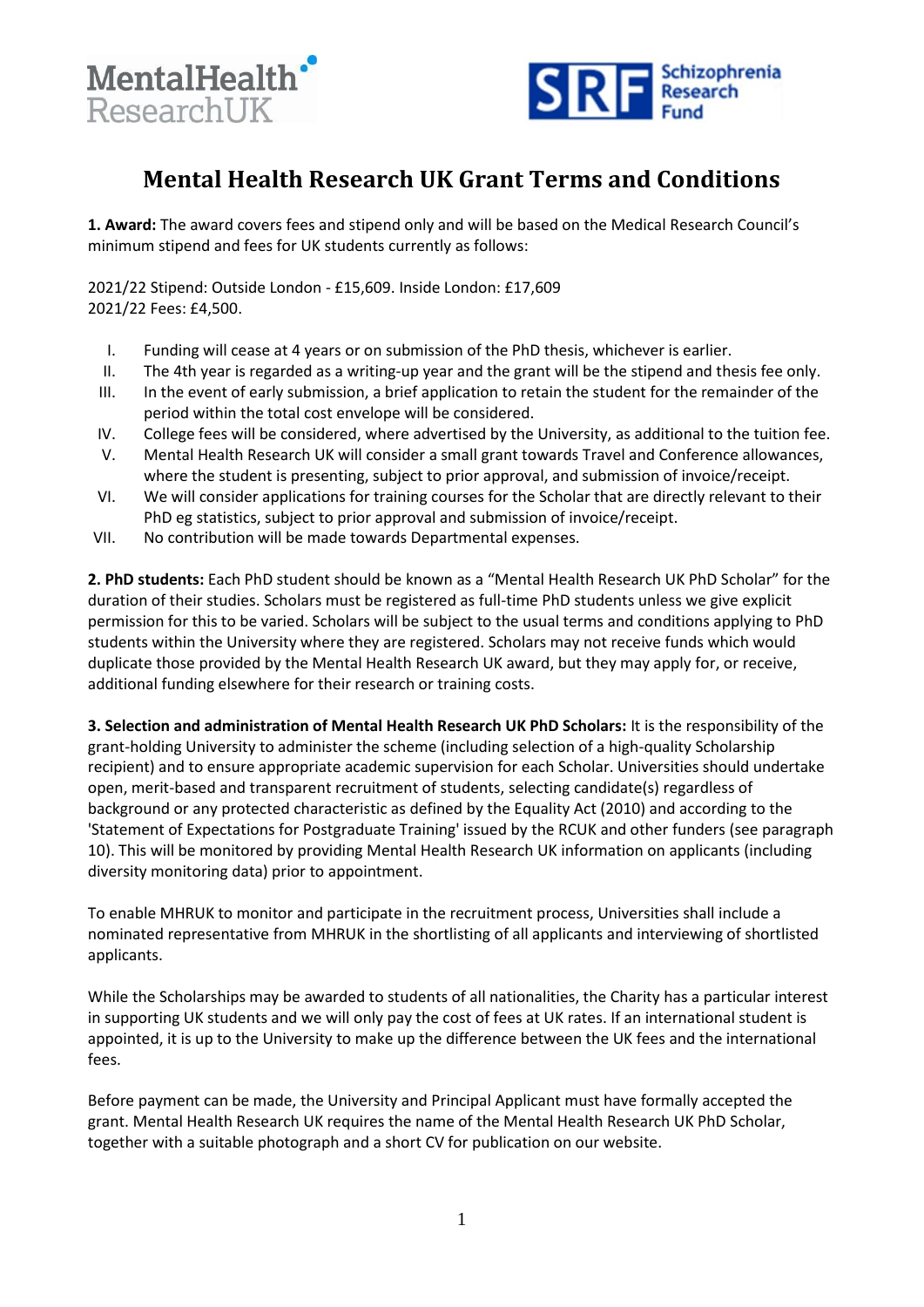



## **Mental Health Research UK Grant Terms and Conditions**

**4. Payments:** Mental Health Research UK will only pay stipend and fees at UK rates. The grant will be paid in annual instalments. The University should send an invoice to trustees@mhruk.org, by December of the relevant academic year which includes the following:

- I. Mental Health Research UK registered address.
- II. The title of the grant award.
- III. The year being applied for.
- IV. The stipend and the fees, separately identified.
- V. The name of the student.

Payments after the first year, will be made when an annual progress report has been received and approved. See (6) below for what is required.

**5. Award acknowledgement and logos:** Any publicity, presentations and promotional materials or publications associated with research funded by us, should acknowledge that the work is 'Supported by a grant from Mental Health Research UK and the Schizophrenia Research Fund'

**6. Reports:** The following reports are required from the supervisor and the student

**Annual Progress Report** no later than two months after the end of the grant year. This should provide a brief summary (one page of A4 is sufficient) of the Scholar's progress, including details of any outputs, e.g. publications or posters. The Scholar's progress report must be endorsed by the Supervisor.

**Final Report** no later than three months after the award comes to an end.

- I. This should provide a brief summary of the Scholar's progress, including details of any outputs, e.g. publications or posters.
- II. The report should indicate progress on the Thesis and (likely or actual) submission and/or examination dates. Any significant changes in a student's circumstances/progress should be reported.
- III. Confirmation of the award date of the PhD, brief details of main outputs, and details of future career plans.

**Attendance at the annual MHRUK Scholars' Day**. The student will be expected to make a brief presentation of their PhD research at the annual Scholars' Day. It is important that one supervisor of each student will also attend the day, and we regard this as essential for Scholars in their first year of study. Travel expenses for the student may be claimed from MHRUK.

**7. Intellectual Property.** All intellectual property arising from the work will be given to the University to be dealt with according to University Policy.

**8. NIHR:** Mental Health Research UK is a National Institute for Health Research (NIHR) Non-Commercial Partner. This means the studies that we fund may be eligible to access NIHR Clinical Research Network (CRN) support.

If your study will be of benefit to patients and the NHS, (this includes relevant research in public health and social care) we expect you to apply, where appropriate, for NIHR CRN support and subsequent inclusion in